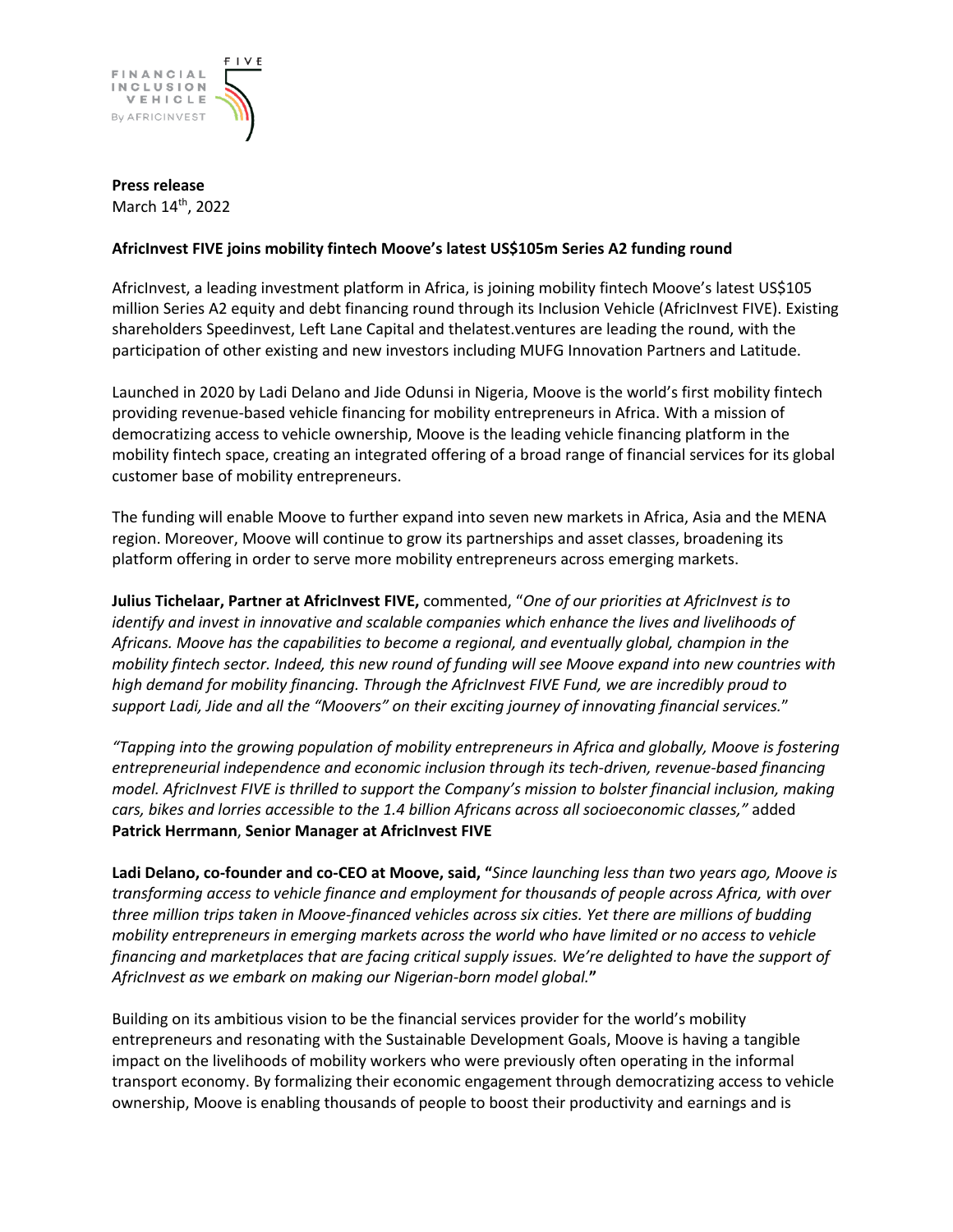

helping them on their way to financial empowerment. In addition, Moove is addressing the climate crisis by gradually replacing old, polluting vehicles with new, fuel-efficient ones, and ensuring that at least 60% of the vehicles financed are electric or hybrid, in line with the COP26 targets.

**Jide Odunsi, co-founder and co-CEO at Moove, said: "***We're incredibly proud of everything we've achieved with Moove to create disruptive and impactful tech solutions to solve real-world problems. As we scale, we remain committed to empowering women, leading the electrification of the mobility space and driving financial inclusion, as we continue to build a sustainable and impact-driven global business.***"**

Following AfricInvest's recent FinTech investments in Migo, PalmPay, Oze and MFS Africa, AfricInvest FIVE's investment in Moove is a promising addition to the portfolio of companies pioneering innovative solutions to strengthen access to financial services and to support (M)SME growth in Africa.

-ends-

## **About AfricInvest**

AfricInvest is a leading investment platform providing attractive risk-adjusted returns in Africa. Our strategies across private equity, venture capital and credit, finance the improvement of tens of thousands of African lives. For almost 30 years, our team of experts has successfully executed investments in more than 180 companies across 35 countries, exceeding \$2 billion in funds raised. AfricInvest's multicultural talent, based in offices across four continents, is driven by a shared dedication to value and impact.

AfricInvest FIVE (Financial Inclusion Vehicle) is an evergreen investment vehicle dedicated to the financial sector in Africa. Launched in December 2017, FIVE aspires to contribute to the achievement of universal access to financial services in Africa. It funds scalable businesses and provides support to enhance and execute on digital transformation strategies, one of the key drivers towards universal access. FIVE's evergreen structure enables it to support its portfolio companies through meaningful strategic transformations, and is backed by a strong investor base including KfW, FMO, Norfund, BIO, AfDB and IFU.

Website: www.africinvest.com Twitter: https://twitter.com/africinvest\_grp LinkedIn: www.linkedin.com/company/africinvestgrp